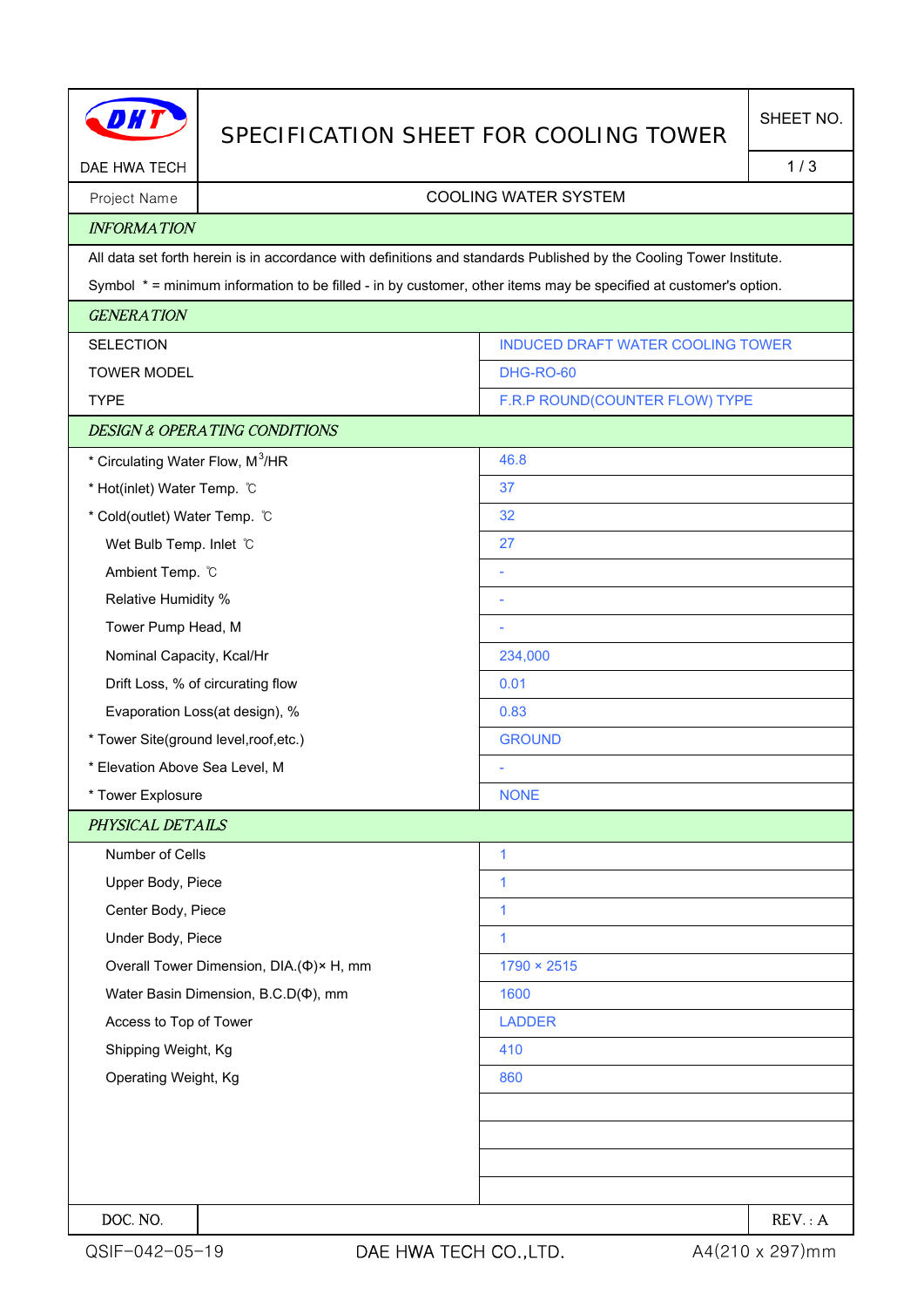| 77 |  |
|----|--|
|    |  |

## SPECIFICATION SHEET FOR COOLING TOWER

DAE HWA TECH 2/3

## Project Name | Name | Name | Name | Name | Name | Name | Name | Name | Name | Name | Name | Name | Name | Name | Name | Name | Name | Name | Name | Name | Name | Name | Name | Name | Name | Name | Name | Name | Name | Name

|                           | <b>MATERIALS OF CONSTRUCTION</b> |                          |
|---------------------------|----------------------------------|--------------------------|
| Frame work Members        |                                  |                          |
| Casing                    |                                  | <b>F.R.P 5t</b>          |
| Filler                    |                                  | <b>P.P 0.4t</b>          |
| <b>Filler Support</b>     |                                  | SS400+H.D.G              |
| <b>Drift Eliminators</b>  |                                  |                          |
| Water Distribution - Type |                                  | <b>Sprinkler Pipe</b>    |
| Material                  |                                  | P.V.C                    |
| Center Pipe               |                                  | P.V.C                    |
| <b>Suction Tank</b>       |                                  |                          |
| Motor Support             |                                  | SS400+H.D.G              |
| Support Frame             |                                  | $\sim$                   |
| Leg                       |                                  | ÷                        |
| Ladder                    |                                  | S.G.P+H.D.G              |
|                           | <b>WATER PIPING CONSTRUCTION</b> |                          |
| Water Inlet               | Number                           | $\mathbf{1}$             |
|                           | Size                             | 100A                     |
|                           | Height                           | 기초로부터 INLET 중심부까지 180mm  |
| <b>Water Outlet</b>       | Number                           | $\mathbf{1}$             |
|                           | Size                             | <b>100A</b>              |
|                           | Height                           | 기초로부터 OUTLET 중심부까지 180mm |
| Center pipe               | Number                           | 1                        |
|                           | Size                             | 100A                     |
| <b>Suction Tank</b>       | Number                           | ÷                        |
|                           | Size                             | ÷,                       |
| Sprinkler                 | Number                           | $\mathbf{1}$             |
|                           | Size                             | 100A                     |
| Sprinkler Pipe            | Number                           | 4                        |
|                           | Size                             | <b>50A</b>               |
| Drain                     | Number                           | 1                        |
|                           | Size                             | 25A                      |
| Overflow                  | Number                           | 1                        |
|                           | Size                             | <b>40A</b>               |
| Auto. Make-up             | Number                           | 1                        |
|                           | Size                             | 20A                      |
| Manual Make-up            | Number                           | ÷,                       |
|                           | Size                             | ÷,                       |
| DOC. NO.                  |                                  | REV: A                   |